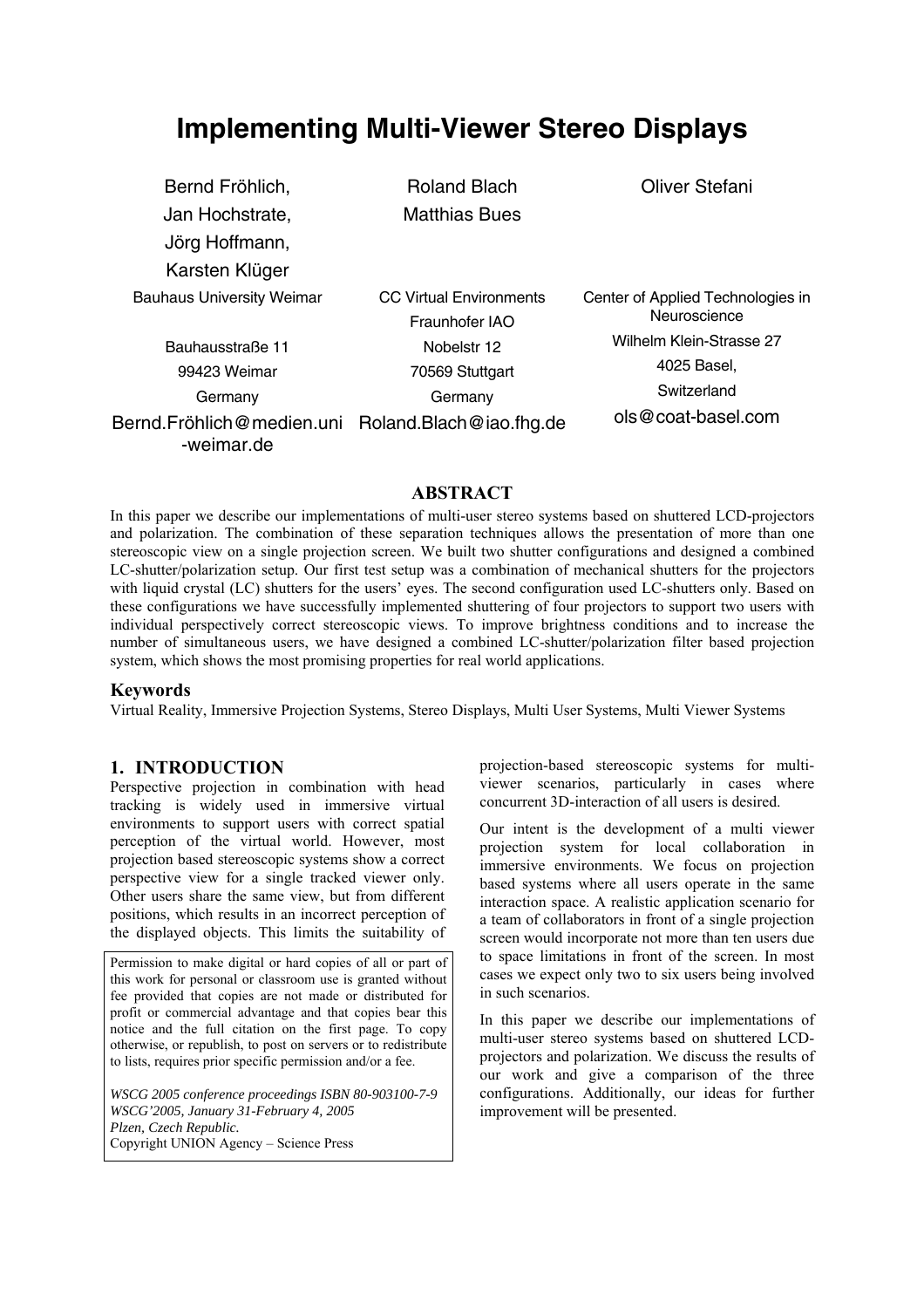## **View Separation Techniques**

The separation of different views is mainly used to separate the left eye view from the right eye view in stereo projection systems. There have been also examples for the separations of different user perspectives [Agr97, Blom02].

Following the classification of Paastor [Paa97] for separation techniques we will describe the common approaches in the field of immersive projection environments.

## *1.1.1 Time-Sequential or Shutter Techniques*

There are two main approaches for shuttering projectors: mechanical shutters and liquid crystal (LC) shutters. Mechanical shutters are in the simplest form based on a spinning disc, which is half transparent and half opaque. [Fak04, Ham24, Lip01, Pal01] suggest this approach, which also seems to be used in a commercial product [Fak04]. Liquid crystal shutters are widely used for shutter glasses and they were also used for shuttering projectors [Kun01, Kun02]. They can be opened and closed electronically.

## *1.1.2 Color-Multiplexing*

Anaglyphs, a common technique for stereo viewing, use different colors to provide different views. The perceived image appears monochrome. From the ergonomical point of view anaglyphs are more tiring and they are more straining for the eyes than other techniques. A new approach has been developed which is based on wavelength multiplexing which is a kind of multi channel color multiplexing for red, green and blue, the so called Infitec system [Jor04]. With this approach there are up to now some inherent problems with color matching delivered in the different views.

Color multiplexing uses appropriate filters in front of the projector and the eyes for the separation.

## *1.1.3 Polarization-Multiplexing*

Polarized light has a defined oriented field vector in the plane perpendicular to the direction. Linearly polarized light has fixed direction. Circularly polarized light has a fixed rotation direction of the field vector. With appropriate filters, polarized light can be generated from unpolarized or undirected light. With polarization it is only possible to separate two views due to the nature of polarization where the filtering is based on the splitting of the light waves into two orthogonal parts. A linear polarization filter which is orthogonal to the light polarization direction theoretically blocks the light completely. Polarization filters are used in front of the projectors and the eyes to apply the separation. This is the standard technique for stereo projection in non interactive mass presentations.

## *1.1.4 Performance parameters*

To evaluate the quality of a multi view projection system, three main parameters can be considered:

### Brightness per view

Crosstalk; static and dynamic

Perceived flicker, which depends on the shutter frequency, the video rate of the projector and brightness.

One of the main challenges is the delivery of sufficient light to the eye. The light which is emitted by the projection system is distributed over the amount of views and is therefore dependent on the overall view switching frequency, the initial brightness and the attenuation of the optical filter.

Another issue is crosstalk between different views which is generally disturbing and also strains the eyes. Crosstalk occurs when image parts belonging to other views are perceived, which should be ideally completely blocked. Crosstalk can be subdivided into static and dynamic crosstalk. Static crosstalk is based on the imperfection of the used materials. In the case of shutters the contrast ratio, that is the ratio between transmission in the open state to transmission in the closed state, is also an indicator for expected static crosstalk. Dynamic crosstalk is due to the timing behavior of the opening and closing of the shutter elements and only arises in the transition phases. Dynamic crosstalk can be reduced to nearly not existent with an adequate control system. In a system with low switching frequency, there will be always a trade off between dynamic crosstalk and brightness.

Our approach for the configuration of a scalable multi view system focuses on a hybrid configuration which combines shutter and polarization filter techniques.

## **2. RELATED WORK**

Shuttering devices for time-sequential stereoscopic displays have a long history. Lipton provides an overview in [Lip91]. Interesting in this context is Lipton's reference to Hammond's work on the Teleview system from 1924 and 1928 [Ham24, Ham28]. Hammond used a spinning disc and two projectors to generate a field-sequential active stereo image. He also used a synchronized spinning disc in front of the user's eyes to provide each eye with the corresponding image. Palovuori's patent application from 2001 [Pal01a] presents basically the same approach based on the spinning disc and shows nearly identical images. In addition, Palovuori suggests the use of LC shutters in front of the users' eyes and/or in front of the projectors. Palovuori's patents also mention the extension of the shuttering approach to more than two projectors, which he calls multichannel images. In [Pal01b] Palovuori suggests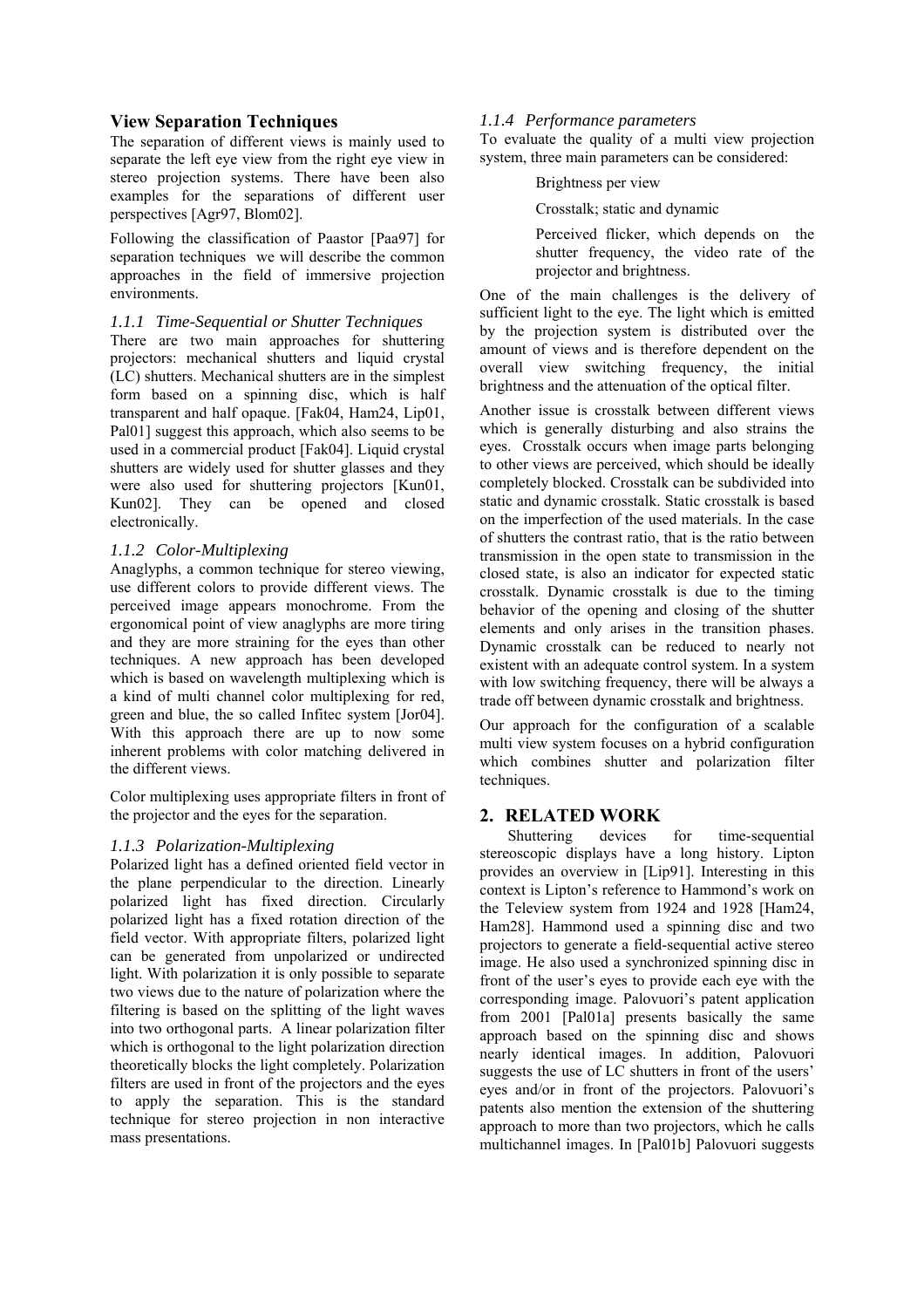the development of pulsed projectors, which emit bright images only during their active cycle. They are dimmed down or turned off during the rest of the time.

The application of polarization filters for stereo viewing systems was used since 1936, when three approaches were discovered for the economical and industrial production of polarization filters (Bernauer, Kaesemann, Land and Mahler). Thus, picture separation became possible even in color pictures [Waa85]. The technology has not changed much since. The main issues were the loss of light by the filter and crosstalk. Recently, new approaches for better exploitation of light for LCD-projectors was presented [Elk02, Ste05]. Kunz et al. [Kun01, Kun02] employed LC shuttered LCD-projectors to generate an active stereo display for their blue-c system. There have been a small number of other approaches to provide multiple users with individual stereoscopic images. The two-user Responsive Workbench [Agr97] displays four different images in sequence on a CRT-projector at 144Hz, which results in 36Hz per eye per user. They also developed custom shutter glasses for cycling between four eyes. Blom et al. [Blo02] extended this approach to support multi-screen environments such as the CAVE [Cru93]. Barco [Bar04] developed the "Virtual Surgery Table", which provides two users with individual stereoscopic images by combining shuttered and polarized stereo into one system.

## **3. PROJECTION SETUPS**

We describe three configurations which combine the polarization and shutter separation techniques.

## **General Setup Considerations**

A multi view setup which operates only with shutters can be described schematically as follows:



**Figure 1. General multi viewer setup based on shutters. The right eye of user 1 is active**.

A multi view setup which operates with shutters and polarization filters can be described schematically as follows:



**Figure 2. General multi view setup with shutter and polarization filter; left and right view of user 1 are active**.

As described in [Agr97, Blo02] for pure shutter systems, there are basically two different open/close sequences; user interleaved or eye interleaved that is AL, AR, BL, BR, CL, CR, … or AL, BL, CL, AR, BR, CR, ... (A, B, C are user indices, L and R are left and right eye index).

## **Combined Mechanical and LC-Shutter**

For the mechanical shutter approach we used a spinning plexiglass disc in front of the projectors. For safety reasons the spinning disc is encased in a wooden cage (Figure 3).



**Figure 3: The spinning disc is contained in a wooden cage separated from the projector rack to avoid vibrations of the projectors. The small motor in the middle spins the disc.**

The straight forward layout for the spinning disc would use three opaque quarters and one transparent quarter. If we open the shutters immediately once the transparent quarter reaches a lens, we introduce crosstalk since one of the other lenses is still open. If we reduce the transparent quarter such that it fits right in between the projector lenses such that only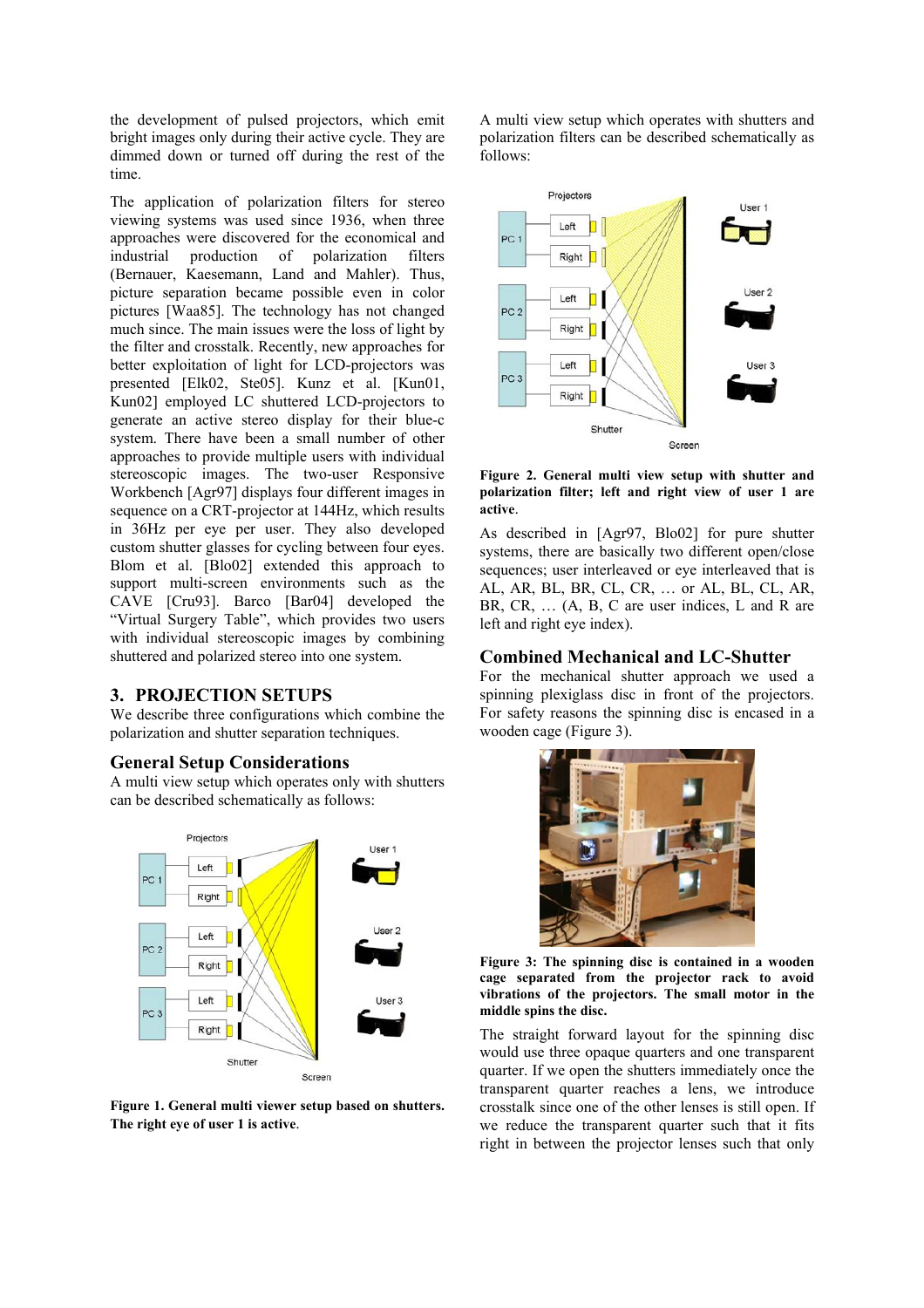one lens is open at a time, we reduce the crosstalk significantly (Figure 4). The overall brightness is appropriately reduced. Alternatively we could stick with the  $\frac{3}{4}$  /  $\frac{1}{4}$  and open shutters only during times when only one projector lens is open. This introduces phases during which all shutter glasses are closed.

Other layouts are possible, which divide the disc for example into eight zones. Two zones would be transparent, the others opaque. Such a setup would divide the required rotation speed in half, but decreases the actual light output if the disc size is not enlarged. The diameter of the exit pupil of the projectors in relation to the circumference of the disc should be small, since the actual shutter timing depends directly on it.



**Figure 4. Shutter disc for the two-user setup. Four projectors are located around the axis of the disc. One quarter of the disc is open, three quarters are closed. A reflective optical switch is used for generating the synchronization signals for the shutter glasses**.

We currently use a single reflective optical switch to generate the control signals for the shutters. The inner ring of the disc is separated into four black and four white zones, which generate the clock for the shutter glasses. Our current implementation requires that the spinning disc starts always in a defined orientation to switch the LC shutters in the correct order. We could also install an additional optical switch which detects the opening of the first video projector and provides an initialization for the clock signals of the inner ring.

We use the ATMEL ATMega32 [Atm04] micro controller to drive the shutter electronics for the projectors and glasses. The amplified digital outputs of the micro controller are used to drive the shutter glasses. The digital inputs read the signals from the reflective optical switches.

#### **LC-Shutter**

We used standard tethered gaming shutter glasses (Elsa Revelator) for shuttering the users' eyes. For shuttering the projectors we took the same gaming

shutter glasses apart and mounted the shutters directly in front of the projectors. The shutters are a little too small to cover the whole image, but for a test setup they were quite sufficient. The original electronics of the shutter glasses were removed and we used also the ATMEL ATMega32 micro controller to generate the required signals.

LC-shutters are closed if a positive or negative voltage is applied. Otherwise they are open. For fast and continuous on/off switching of the shutters it is necessary to drive them with alternating polarity to avoid memory effects. Our experiments showed that our particular shutters provide the best results if +-15 Volts are applied. We were able to run the shutters at up to 300Hz with only little cross talk. Currently we feed exactly the same signal to the shutters in front of the projectors and to the shutter glasses. As a consequence, the closing signal for a projector and the corresponding eye shutter arrive exactly at the same time as the opening signal for another projector and eye. This approach might contribute slightly to the cross talk, but we have not yet experimented with slight delays nor do we know the exact open and close timing behavior of the shutters.

For the final tests we used projectors with 1700 Lumens, which resulted in significant heat development in the shutters. We had to install a fan to cool the shutters down. Larger shutters would allow us to move away from the LCD-projectors, which would distribute the heat across the larger shutter surface. Smaller fans could be mounted near each shutter to avoid heat problems..

#### **Combined LC-Shutter and Polarization**

For the combination of polarization and the LC-Shutter approach, two solutions are possible:

> Eye separation with shutters and user separation with polarization

> Eye separation with polarization and user separation with shutters

The second approach scales well, since users can be added one by one. For the maximum exploitation of light we used LCD-projectors with an extension of the filter optimization proposed by Stefani [Ste05]. Due to their internal structure most LCD projectors emit already linearly polarized light. Unfortunately, the polarization of the green beam is orthogonal to the polarization of red and blue beam. This problem can be solved by wavelength dependent  $\lambda/2$  retarders for the green channel and a red/blue combination, which rotates only the appropriate color channels by 90 degrees. These selective retarders can be obtained from projector filter manufacturers, e.g. ColorLink [Col04].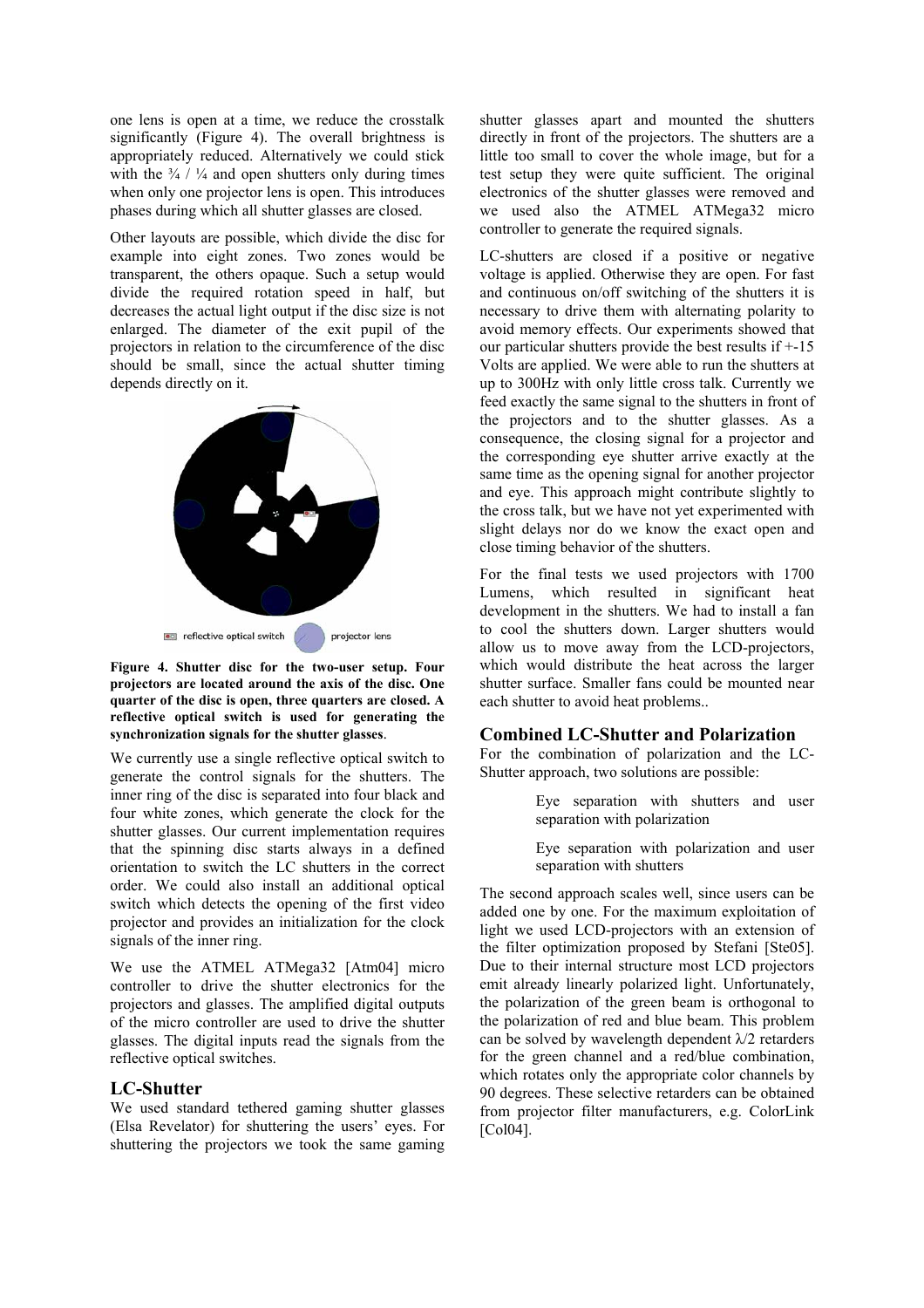LC-Shutter elements use also polarization filter as an integral part of their function. A LC shutter is a combination of two linear polarizers and a voltage controlled retarder. For a single user the light path is shown in Figure 5.



**Figure 5. The polarized light is emitted from the projector. A selective green λ/2 retarder rotates the green channel on the upper projector. A selective red/blue λ/2 retarder rotates the red and blue channel on the lower projector. The LC-shutters are then applied to open and close the views. All shutters for one user are opened and closed at the same time**.

We plan to use ferroelectric liquid crystal (FLC) shutters for the user separation, which are significantly faster than standard LC shutters. FLCshutters have to be driven differently than the above mentioned Elsa Revelator Shutters, which we also drive by an ATMEL microcontroller.



**Figure 6. Combined LC-Shutter and Polarization Setup. View of user 1 is shown all others are closed**.

In this configuration, four LC-Shutters are used for one user. All four shutters open and close at the same time. We have to trigger the next user after the shutters of the previous user are definitely closed to avoid cross talk. As projector we will use the Panasonic LB 10-NTE with 2000 ANSI lumens. For this setup a fan was also necessary to cool the optical elements.

## **4. DISCUSSION**

We have evaluated the different setups regarding brightness, crosstalk and subjective perception of flicker. We are aware of the difficulty of comparing these setups formally. Nevertheless, they show the principles with their advantages and disadvantages very clearly.

## **Brightness considerations**

We have measured the relative brightness of filter combinations which can be applied to the various configurations. For the measurement we used the Panasonic LB 10-NTE LCD-projector with 2000 ANSI lumens. As measurement device we used the *Universal Photometer* from Hagen. The following optical elements were used:

| Element          | Description                                                                                                                                     |  |  |  |
|------------------|-------------------------------------------------------------------------------------------------------------------------------------------------|--|--|--|
| <b>LCS</b>       | LC-Shutter element<br>Stereographics<br>Crystal Eyes 1                                                                                          |  |  |  |
| PL               | Linear polarization filter heliopan ES 77                                                                                                       |  |  |  |
| R <sub>L</sub> 2 | Retarder $\lambda$ 2                                                                                                                            |  |  |  |
| RL2g             | Selective Retarder for green $\lambda/2$                                                                                                        |  |  |  |
| <b>CRPL</b>      | Combined high quality element<br>consisting of a selective $\lambda/2$ retarder, a<br>$\lambda/2$ retarder, and a linear polarization<br>filter |  |  |  |

**Table 1: Used Elements in measureme**nt.

We present here the results which are the building blocks for the three presented hardware combinations.



**Figure 7. Relative brightness with a white test pattern. The DLP is shown only for comparison as a representative for non polarized light sources. The last row shows a optimized standard polarization.**

The pure LC-shutter setup and the combined LCshutter/polarization setup follow the same light path. Consequently the pure LC-shutter configuration can also benefit from the modification and optimization with the CRPL Element as a prefilter in front of the projector shutter. Nevertheless the combination of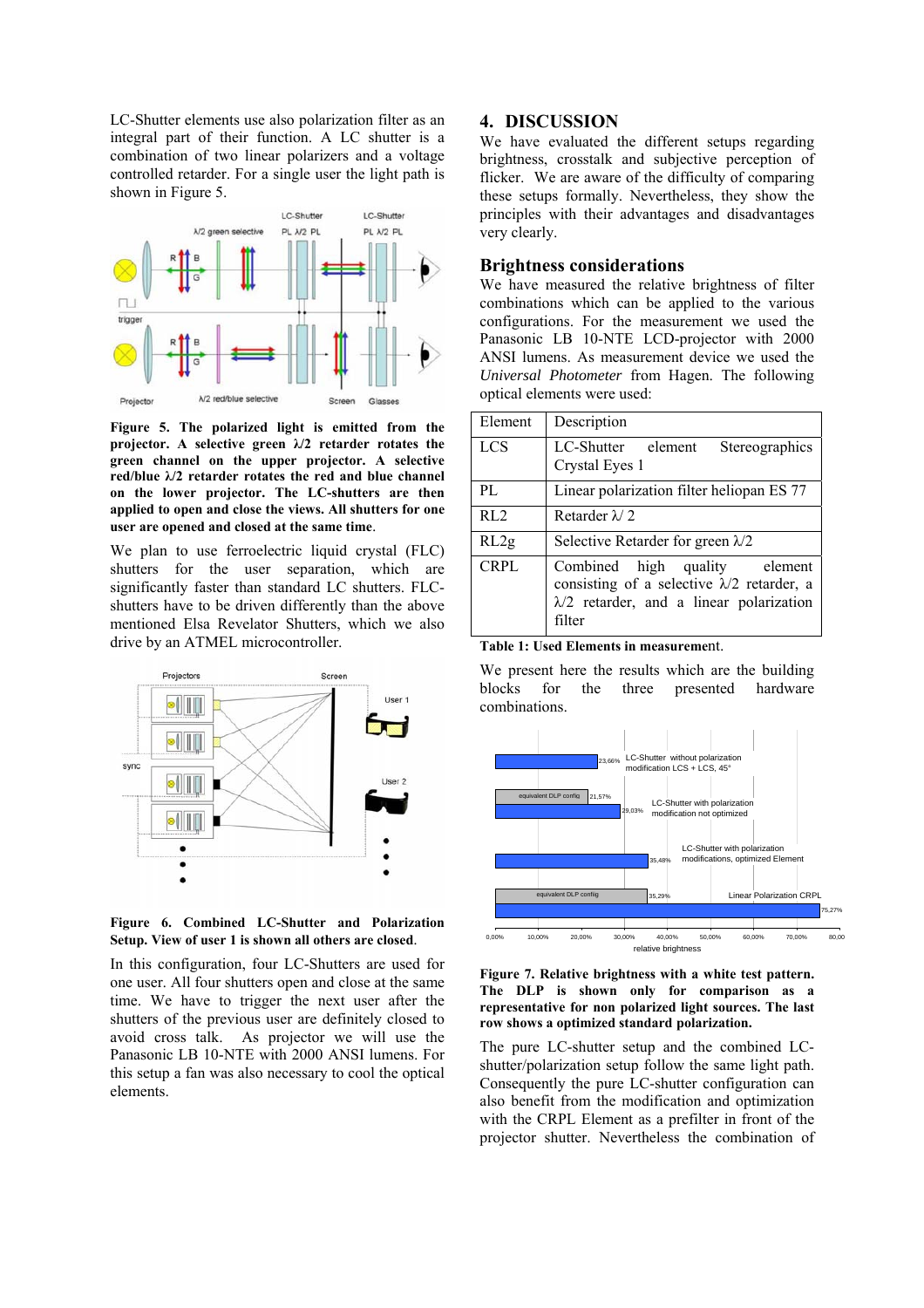shuttering and polarization provides twice the brightness as the shutter only approach, but it requires a polarization preserving projection screen.

#### **Combined Mechanical and LC-Shutter**

The spinning disc approach leads to really fast rotations if it is used in its simplest form. For example if we want to achieve 200Hz, 50Hz per eye per user, we need to spin the disc at 50 Hz or 3000 rpm. We tried this approach and we were able to spin the disc at up to nearly 3000 rpm with a small DC motor. At the maximum rotation rate and 49.5 Hz per eye per user the image was basically flicker free. At 45Hz we saw minimal flicker. At lower refresh rates the flicker increased and below 40Hz the flicker was very noticeable.

 Our current disc has a diameter of around 40 Centimeters and is made of 3mm plexiglass. The minimal size of the disc is mainly determined by the size of the projectors and the distances of the projector lenses, but the disc size affects directly the time it takes to close and open a projector lens. Larger discs reduce this time significantly, but it is difficult to fully avoid vibrations and noise of large spinning discs. We did not measure the noise of our system, but it was significant and annoying after a while. The cage around the spinning disc could be used to dampen the noise.

One of the main advantages of the mechanical shuttering approach is the possibility to completely avoid static crosstalk between projectors. There is always some cross talk due to the shutter glasses unless they would be replaced by mechanical shutters as well. Thus it is very worthwhile to look at mechanical shuttering systems, which provide 100% transmittance during their open period even though the LC shuttering approach is much easier to implement.

#### **LC-Shutter**

Our first tests investigated the cross talk at different frequencies and supply voltages for the LC-shutters. The least cross talk was found at about 15 Volts. Over 15 Volts the shutters started to show some speckles, which indicates their voltage limitations. Nevertheless we were running the shutters at 15 Volts for many hours without any degradation in image quality, but it is possible that this is above the specs. There was slight crosstalk, which was barely perceivable while viewing stereoscopic images.

Our shutters are quite small and they barely cover the exit pupil of the projector lens. If we use the full resolution of the projectors, we are seeing refraction artifacts from the boundaries of the shutters, which results in some rainbow effects across the images. If we limit ourselves to about 80 percent of the shutter surface, these artifacts are no longer visible.

We experimented with different shutter switching frequencies in the range of 140Hz to 400Hz. We implemented the timing control for two, three, and for users. For two users, each shutter (eye) was open for one fourth of the time, for three users for one sixth, and for four users for one eighth. The tests were performed with two pairs of glasses and four projectors, but the timing was already correct for two, three and four users. The results of these tests:

|        | <b>Two User</b>                   | <b>Three</b><br>User                       | <b>Four User</b>          |
|--------|-----------------------------------|--------------------------------------------|---------------------------|
| 140 Hz | flickering                        |                                            |                           |
| 160 Hz | little<br>Very<br>flicker         |                                            |                           |
| 200 Hz | no flicker                        |                                            |                           |
| 240 Hz | No flicker,<br>good image         | slight<br>flicker                          | flickering                |
| 280 Hz | No flicker,<br>Very good<br>image | barely<br>flickering<br>$(270 \text{ Hz})$ | Slight<br>flicker         |
| 300 Hz |                                   | No flicker                                 |                           |
| 320 Hz |                                   |                                            | slight<br>very<br>flicker |
| 360 Hz |                                   | dark image,<br>pumping                     | Dark image                |

## **Table 2: Flicker impressions**

Above 320Hz our shutters did not open fully anymore and the images got quite dark. At around 400 Hz the shutters started to show some stripe patterns and did not work properly anymore.

It was amazing to see that these cheap LC-shutters worked quite well even at such high frequencies. For the two user scenario, our favorite frequency was 280Hz, which resulted in a stable and completely flickerless image. But even at 160 Hz the flicker was not really very disturbing, but we did not use the system for long working periods. We did not perceive any difference in brightness between 160Hz and 280Hz for two users, even though the state transition time of the shutter glasses should start to play a role. In particular the transition from the closed to open state is longer than the inverse transition. For three users, the image was slightly darker than for two users, since each eye was exposed to an image for only one sixth of the time. There was little flicker above 270Hz. For four users, the image was clearly darker and there was still slight flicker at 320Hz. At higher shutter frequencies the image got much darker, and it was hard to judge the image quality.

We have also investigated two different sequences of presenting the images to the left and right eye of each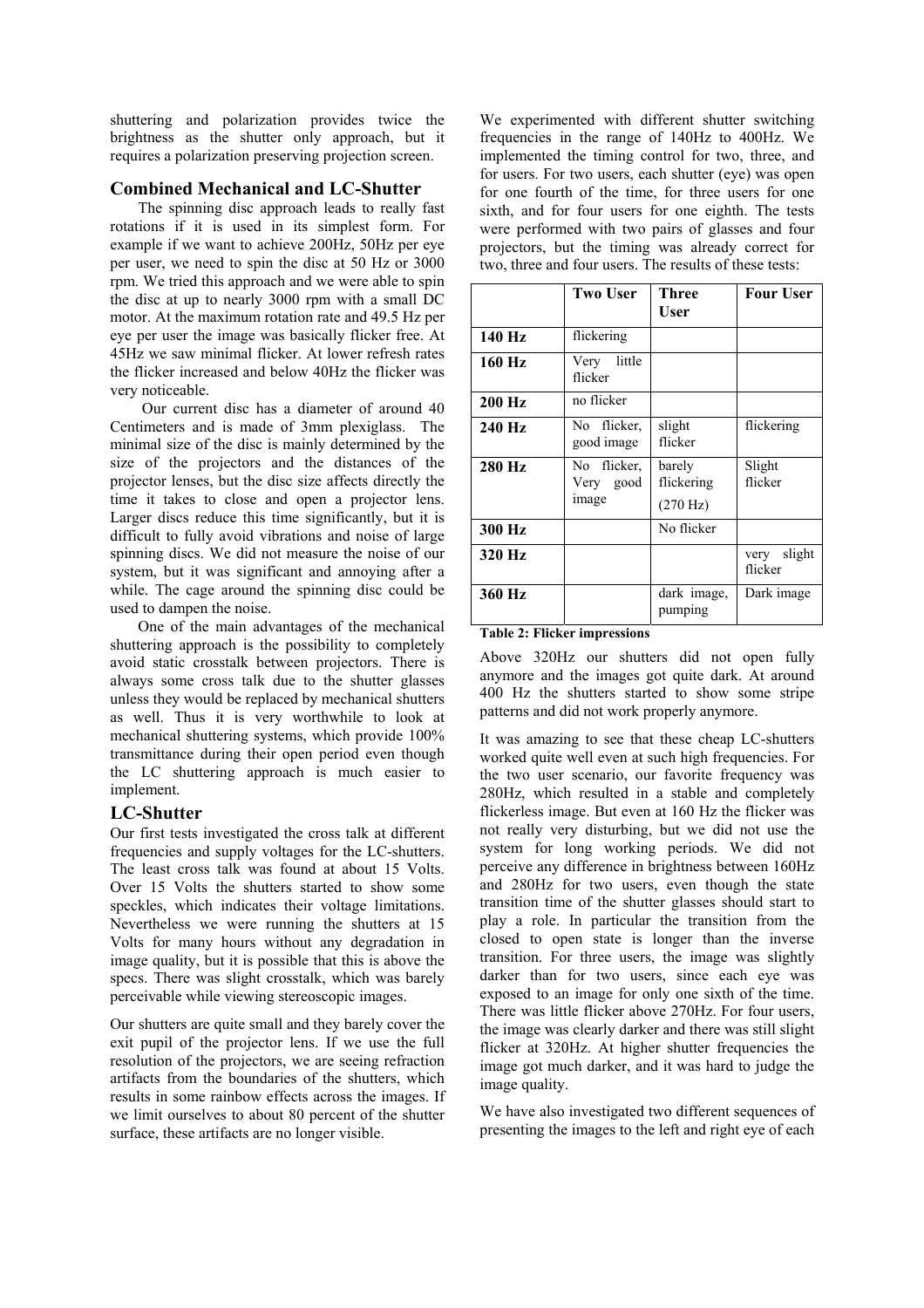user – similar to the approach in [Agr97]. The viewer interleaved sequences display the left eye images of all users in sequence and then the right eye images. The viewer sequential method displays the left and right eye images for each user directly in sequence. Surprisingly, we did not notice any perceivable differences, even when switching directly back and forth.

## **Combined LC-Shutter and Polarization**

It is obvious that proper orientation of shutters in front of the projector and in the glasses immediately leads to the desired polarization. The only difference to a purely shutter based approach is a different controller scheme for the shutters. The benefit is we need only half the shutter frequency and obtain double brightness. The FLC-shutters have much faster switching times than the Elsa revelator glasses, but they are also much more expensive. For real world configuration it will depend on the number of users. Based on the measurements a four user setup might already be possible with the Elsa-Shutter.

As of now, we only have used this configuration for pure proof of concept and have not built an entire working environment. So far our experiments look promising and they are confirmed by our measurements. Nevertheless. formal results can only be obtained with a working setup with more than two users.

## **General Remarks on shutter techniques**

When using LC-shutters in front of a LCD-projector one can benefit from the optimized optical elements described above. One advantage of a pure shutter configuration is that in principle it is not necessary to use a polarization preserving projection surface. The consequence is also that when depolarized on the projection surface, the system has no rotation restrictions anymore. The trade off is very low brightness. An equivalent for the polarization approach is the introduction of retarder  $(\lambda/4)$  in the open light path to obtain circular polarization, which is also rotation invariant

It is important to notice the relation between the shutter element and the actual image formation inside the projection. As long as the shutters are not synchronized with the video signal, artifacts as image tearing or irregular flicker can occur. Also the usage of color wheels will introduce color artifacts. Off the shelf LCD-projectors seem to be very appropriate because they follow a three LC-chip approach and they are also slow enough to preserve the color information in the LC-cell until the next image will be generated.

Presenting the views with independent projectors has the nice property that the synchronization of the

shutter system can be independent from the computer graphics hardware, because no tight coupling of frame buffer swaps and shutter activity is necessary.

Previous approaches have mainly used quadbuffer stereo and active stereo components [Agr97][Blo02] where such a synchronization is necessary.

Shutter techniques as described here can also be easily combined with color multiplexing for left and right view separation. If the Infitec separation has overcome its color reproduction problems, it might be a powerful alternative to polariziation techniques.

## **Driving Software**

The projection systems were driven by two different software systems Avango [Tra99] and Lightning [Bla98]. Both application frameworks are capable to support multiple views on multi pipe machines or on clusters in a very generic way. We implemented some basic test scenarios on both frameworks, which were basic 3D object viewers.



**Figure 8. An image taken directly from the projection screen. It shows four images overlayed on top of each other. Two images are displayed for the left user's eyes and the other two images for the right user's eyes.**

# **5. CONCLUSIONS AND FUTURE WORK**

We have shown that multi view environments with more than two users are feasible and can be realized with a reasonable amount of hardware. Three different setups have been presented and discussed. The combination of LC-shutter and polarization has a shown to be the most promising approach considering scalability and brightness.

An interesting approach to enhance the projector shuttering is the usage of a pulsed light source which is synchronized with the users glasses which has been mentioned already in [Pal01b]. Major advantages are better exploitation of light, static crosstalk on projector side can be minimized to not existent because of best contrast ratio and dynamic crosstalk is not depending on mechanical properties of the shutter. It is a combination of the contrast properties of mechanical shuttering with the control properties of fast LC-shutters. Stroboscopic light